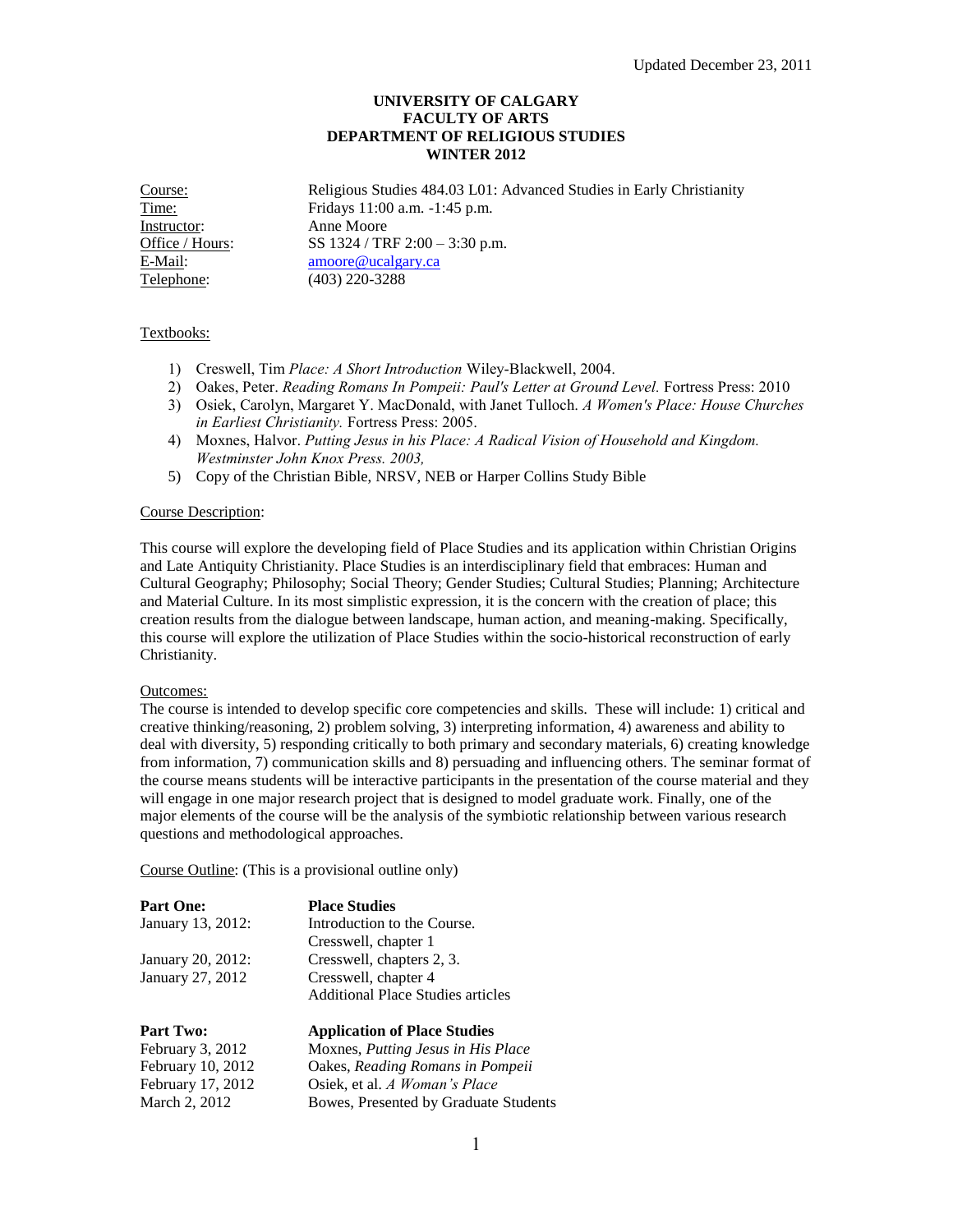| <b>Part Three:</b>  | <b>Adventures in Place Studies</b>                 |
|---------------------|----------------------------------------------------|
| March 9, 16, 23, 30 | Presentation of Class Research on Primary Material |

#### Course Requirements

| 1) Précis and critical discussion of assigned readings from the textbooks                                                                     | 30% |  |  |  |
|-----------------------------------------------------------------------------------------------------------------------------------------------|-----|--|--|--|
| Each student will complete two of these $(2 \t@ 15\%)$ .                                                                                      |     |  |  |  |
| (Due: January 20 - February $17th$ )                                                                                                          |     |  |  |  |
| Each student will be assigned selections of chapters from two of the textbooks or related<br>material.                                        |     |  |  |  |
| Each student will present material from or related to Cresswell and then from Moxnes, Oakes<br>$\overline{\phantom{0}}$<br>or Osiek.          |     |  |  |  |
| The 15% will be divided between a written précis (10%) and an oral presentation of the<br>$\overline{\phantom{0}}$<br>material in class (5%). |     |  |  |  |
| Précis (6-8 pages, double-spaced, bibliographical format: Chicago or SBL)<br>$\overline{\phantom{a}}$                                         |     |  |  |  |
| The oral presentation will form the basis of class discussion of the material; therefore, the oral<br>$\overline{\phantom{0}}$                |     |  |  |  |
| presentation should be in a format that solicits participation from the other class members.                                                  |     |  |  |  |
| Suggestions and more detailed instructions will be provided on the first day of class.<br>÷                                                   |     |  |  |  |
| 2) Seminar Participation                                                                                                                      | 15% |  |  |  |
| Each student is encouraged to participate with thoughtful and reflective comments and/or<br>questions.                                        |     |  |  |  |
| 2) Research Paper                                                                                                                             |     |  |  |  |
| a) Abstract and Annotated Bibliography                                                                                                        | 15% |  |  |  |
| Minimum: One primary source, 6 journal articles, 4 books                                                                                      |     |  |  |  |
| Due: Friday March 2, 2012                                                                                                                     |     |  |  |  |
| b) Presentation of Research                                                                                                                   | 15% |  |  |  |
| Due: Fridays, March 9-30 2012                                                                                                                 |     |  |  |  |
| b) Research Paper                                                                                                                             |     |  |  |  |
| Minimum: 10-12 pages, double-spaced, bibliographical format: MLA, Chicago or SBL 25%                                                          |     |  |  |  |
| Due: Friday, April 13, 2012                                                                                                                   |     |  |  |  |

The adherence to deadlines is taken as a serious requirement and responsibility of the students in this course. **There will be no Registrar scheduled final examination in this course.**

### **Grading**

A numerical mark will be given for each course requirement. A letter grade will be assigned on the following number and letter grade scheme:

| A+ | $100 - 96$ | $95 - 90$ |    | $89 - 85$ |
|----|------------|-----------|----|-----------|
|    | $84 - 80$  | $79 - 75$ | В- | 74 - 70   |
|    | $69 - 65$  | $64 - 60$ |    | $59 - 55$ |
| D+ | 54 - 53    | 52-50     | Е  | Under 50  |

N.B. All written assignments will be graded with regard to both form and content.

## Recording of lectures:

Recording any part of any lectures in any form must first approved be by the instructor in writing and is for individual private study only. See current Calendar, Tape recording of Lectures.

#### Academic Honesty:

Students should be familiar with University regulations regarding academic integrity; see relevant pages in the current University Calendar.